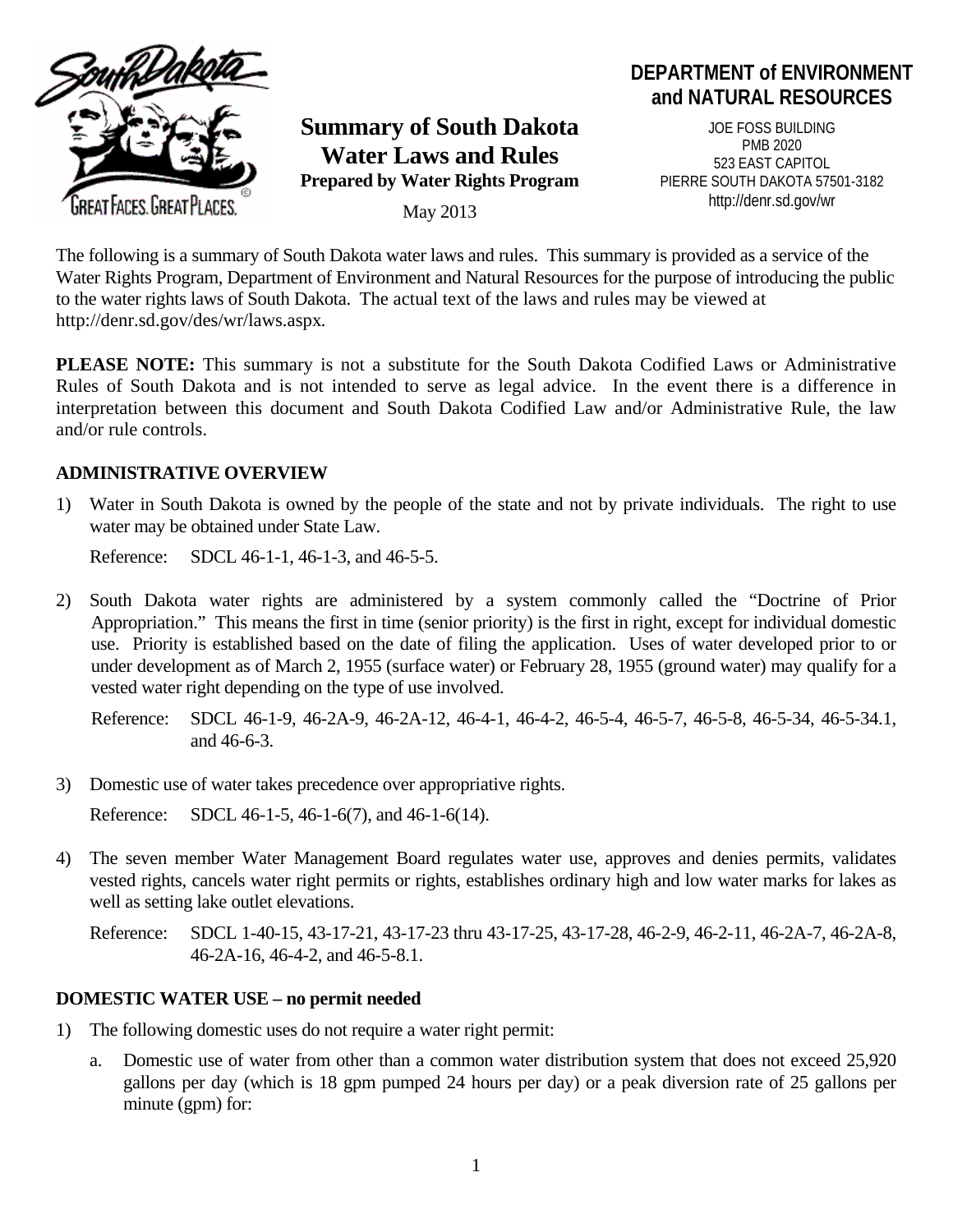- 1. Individual farm or ranch use including livestock water;
- 2. Individual household use for drinking, washing, sanitary, culinary, and other ordinary household purposes; and
- 3. Irrigation of a noncommercial family garden, trees, lawn, shrubbery, or orchard that is no larger in area than one acre. Lawn, tree, and garden watering within a city, town, or from other common water distribution systems is covered by the system water right.

Note: Drip irrigation systems for noncommercial purposes and not exceeding 18 gpm do not need to be permitted even if the irrigated area exceeds one acre.

- b. Water use from other than a common water distribution system that does not exceed 18 gallons per minute (gpm) for:
	- 1. Schools, parks and other public recreation areas;
	- 2. Geothermal heating or cooling of a single household. Most heat pump installations for household heating and cooling should not require more than 5 to 10 gpm; and
	- 3. Noncommercial on-farm alcohol production.
- Reference: SDCL 46-1-6(7), 46-5-50 thru 46-5-52. Water Management Board Rules 74:02:01:01 and 74:02:01:03.

### **WATER RIGHT PERMITTING**

- 1) Except for the previously described domestic water uses and water distribution systems (e.g. towns, rural water systems, subdivisions, and mobile home parks) that do not pump more than 18 gpm, all uses of water require a water right permit pursuant to procedures in SDCL Chapter 46-2A. Water uses supplied from a water distribution system do not need a separate permit. Examples of uses which require a permit are:
	- a. Cities, towns, rural water systems, mobile home parks, subdivisions, and other common water distribution systems that pump more than 18 gpm. Those systems not pumping more than 18 gpm that may expand and increase pumping above 18 gpm, should obtain a water right permit to establish a priority date.
		- Note: Certain water distribution systems that do not pump more than 18 gpm may still be subject to compliance with Safe Drinking Water Standards. SDCL Chapter 34A-3A. Water Management Board Rules Chapter 74:04:05.
	- b. Domestic use for farm, ranch, household, and livestock use from other than a common water distribution system in excess of either 25,920 gallons per day (18 gpm continuously for a day) or 25 gpm (peak rate).
	- c. Any well that is allowed to flow more than 18 gpm.
	- d. Any dam or dugout on a dry draw or nonnavigable watercourse impounding more than 25 acre feet.
	- e. Any dam constructed for any purpose on a stream considered navigable.
	- f. Irrigation of more than one acre.
	- g. Commercial use, even less than 18 gpm, when supplied from other than a common water distribution system to a truckstop, tourist attraction, eating, drinking, or lodging establishment, commercial campground and any other business. An existing business without a water right has no right to the use of water. The commercial user without a water right is not entitled to receive protection in the event of well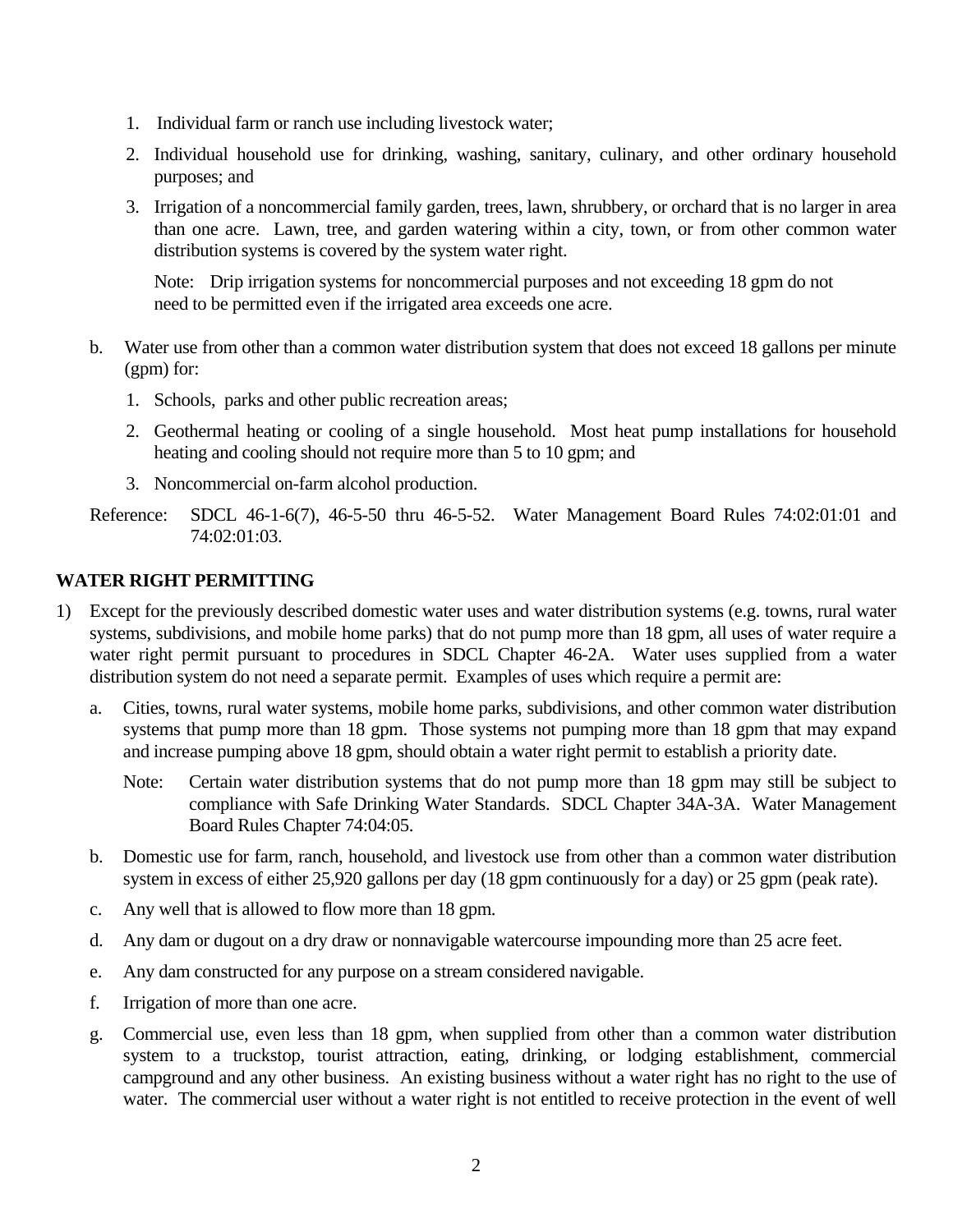interference by a new or future user who has a water right. The new user with a water right will have the senior priority over an existing user without a water right.

- h. Industrial, manufacturing, gravel washing and mining uses when supplied by other than a common water distribution system. Temporary water permits may be issued for temporary, short term projects. See Temporary Water Permitting.
- i. Geothermal use of any amount of water from other than a common water distribution system, for businesses, churches, schools, or any other building, except for individual homes using 18 gpm or less.
- j. Any use by a school, park, rest area or other public recreation area in excess of 18 gpm when supplied by other than a common water distribution system.
- k. Any use by a hospital, nursing home or church when supplied by other than a common water distribution system.

Fees for permit applications are set by SDCL 46-2-13(2).

Depending on the type of use involved a person who applied water to a beneficial use for works constructed prior to or under construction as of March 2, 1955 (surface water) or February 28, 1955 (ground water), may qualify for a vested right pursuant to SDCL 46-1-9 or 46-6-1, if that vested water right has not been forfeited or abandoned. Vested water right claims may be filed or the chief engineer may require vested water right claims to be filed pursuant to SDCL 46-5-49 or 46-6-2.

Reference: SDCL 46-1-3, 46-1-6(3), 46-1-9, 46-1-15, 46-5-1.1, 46-5-6.2 thru 46-5-6.8, 46-5-8.2, 46-5-9, 46- 5-10, 46-5-49 and 46-6-2. Water Management Board Rules ARSD 74:02:01:03.

- 2) Criteria for granting a water right permit as set forth in SDCL 46-2A-9:
	- a. Water must be available for the proposed use.

The water source, whether surface or ground water, needs to be capable of supporting the proposed water use. For ground water, the average annual use from the water source may not exceed the average estimated annual recharge with some limited exceptions – please refer to "WELLS, Ground Water Management" for additional details.

b. The proposed diversion can be developed without unlawful impairment of existing rights.

Existing rights, including domestic uses of water, may not be unlawfully impaired regardless of whether the proposed source is surface or ground water. In order for a well to be protected it must meet the definition of an "adequate" well – please refer to "WELLS, Well Construction" for additional details.

c. The use of water must be a beneficial use.

Beneficial use is the use of water that is reasonable and useful and beneficial to the owner and consistent with the best utilization of water supplies. In general, beneficial uses of water include, but are not limited to: 1) domestic, 2) municipal, 3) rural water system, 4) irrigation, 5) suburban housing, 6) commercial, 7) industrial, 8) recreation, 9) fish and wildlife, and 10) institutional.

d. The use of water must be in the public interest.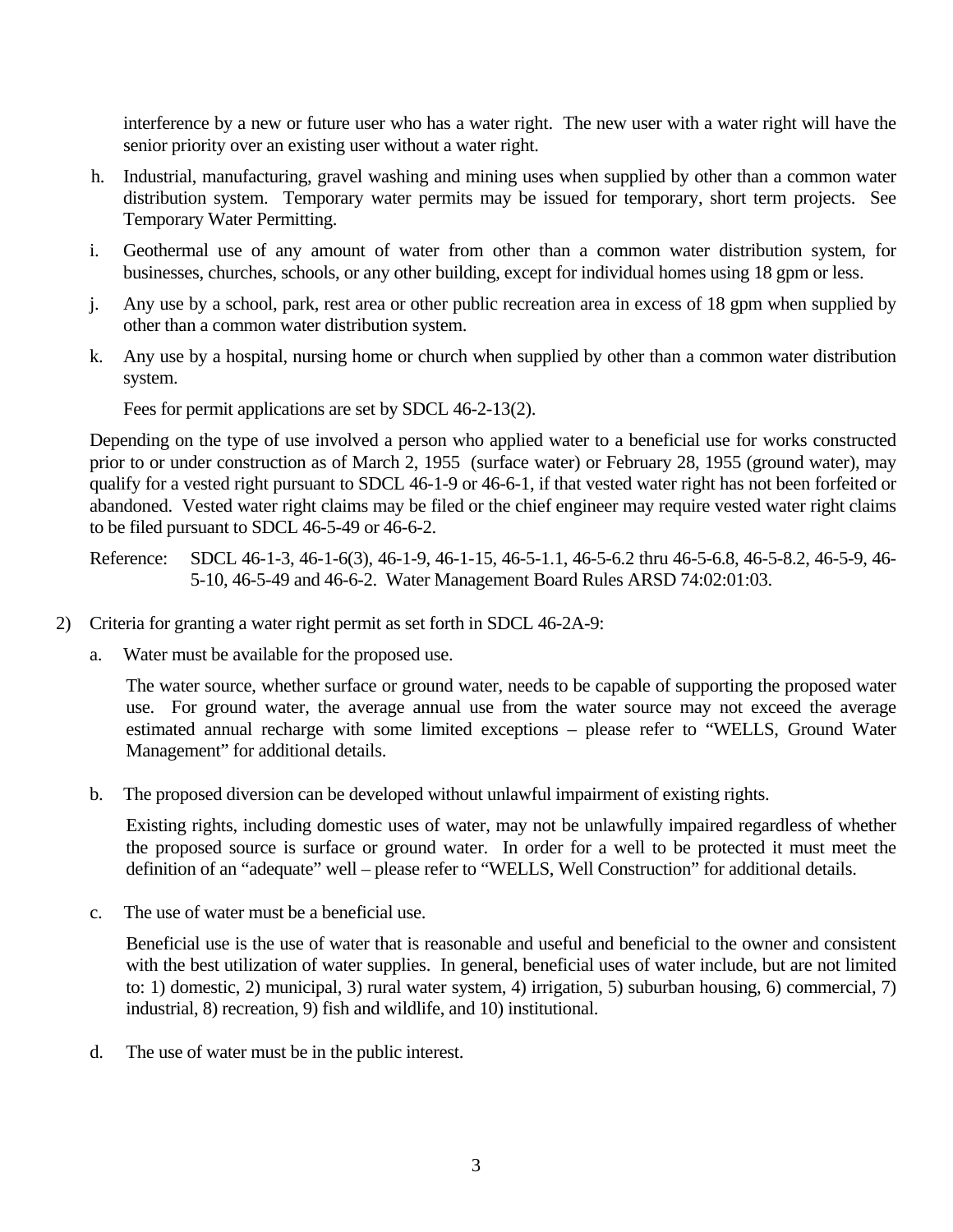Public interest is not specifically defined in water rights law and is a determination made by the Board based on testimony at the time of hearing. In making a public interest determination, the Board may recognize that some issues are within the jurisdiction of local, state and federal entities.

### **WATER RIGHT PERMIT ADMINISTRATION**

1) After approval of a water right permit, the permit owner has five years to complete any construction. The owner then has an additional four years to put the water to beneficial use.

A water right permit may be amended to extend the time for completion of construction or the time to put the water to beneficial use. The extension may be granted on account of delays due to physical or engineering difficulties, due to operation of law, or due to exigent circumstances identified by the Water Management Board. An application to amend a permit to extend the time for construction or the time to put the water to use needs to be made prior to expiration of the time period to be extended.

Reference: SDCL 46-2A-1(2), 46-2A-8, and 46-5-26.

2) An existing water right permit or right may be amended. Amendment examples are: to change the use of water, to change place of use, to extend time for construction beyond five years, to change diversion points or to add diversion points. An amendment can not be granted to increase the rate of diversion or volume of water appropriated under the original permit or if an existing water right will be impaired. An application to increase the rate of diversion or volume of water will be treated as a new application and will be assigned a new priority date.

The location of an existing diversion point may be moved or additional diversion points may be added without application or publication, if:

- a. The water source remains unchanged;
- b. No additional water is appropriated;
- c. If for irrigation purposes, no new land is irrigated; and
- d. The Chief Engineer makes a finding that the potential for interference with existing diversions is not increased.

Reference: SDCL 46-2A-1(2), 46-2A-12, 46-5-13.1, 46-5-30.4, and 46-5-31.

3) Notice of any sale, grant, lease, conveyance or other transfer of an application, permit, or license to appropriate water must be filed with the Chief Engineer of the Water Rights Program within 90 days. No assignment is binding, except upon the parties thereto, unless filed for record in the Water Rights Program.

Reference: SDCL 46-5-30.3 and 46-5-32.

- 4) Water right permits can be cancelled for nonconstruction. However, the Board may reinstate any water right permit with a priority date after March 31, 1977, within three years after expiration of the original construction period if unappropriated water is available. A new priority date is assigned to a reinstated permit. A water right permit or right can be lost for any of the following three reasons:
	- a. Abandonment The water right permit or right owner has no intent to use water and abandons its use. Once a water right permit or right is abandoned, it can not be reclaimed under the original permit or right.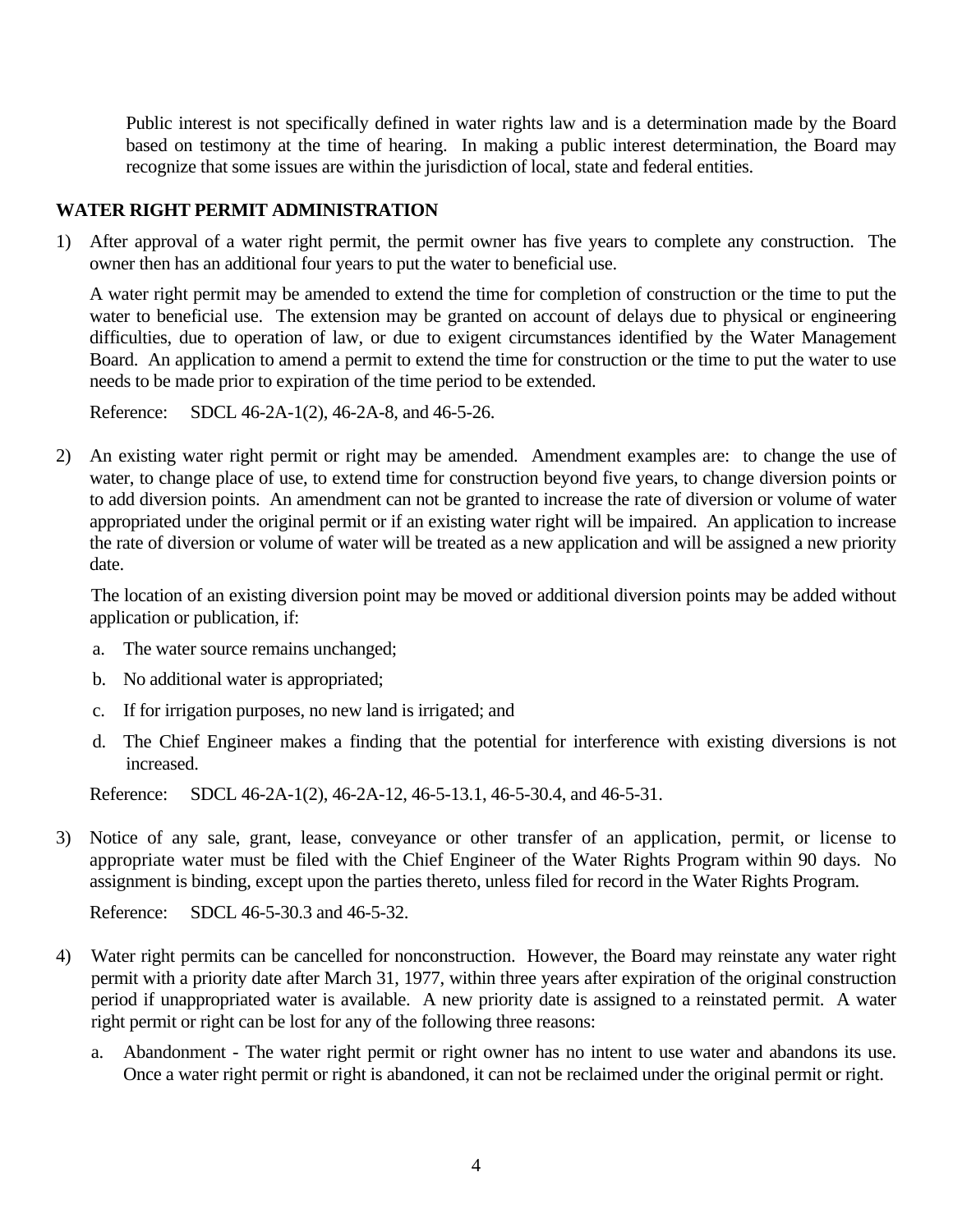- b. Forfeiture Occurs by operation of law if water is not used for a three year period without legal excuse. A "legal excuse" would include, generally, the lack of water, but may include other reasons. Once a water right permit or right is forfeited, it can not be reclaimed under the original permit or right.
- c. A third violation of a condition of a water right permit or right.

Reference: SDCL 46-1-12, 46-2A-8.1, 46-5-36, 46-5-37, and 46-5-37.1. Water Management Board rules ARSD 74:02:01:36 thru 74:02:01:41.

## **FUTURE USE PERMITTING**

- 1) The following entities may reserve water for expected future needs pursuant to procedures in SDCL 46-2A:
	- a. State institution;
	- b. Municipality as defined in SDCL 9-1-1;
	- c. The South Dakota conservancy district or water development districts as defined in SDCL 46A-2-4;
	- d. Water user district as defined in SDCL 46A-9-2;
	- e. Nonprofit rural water supply company as defined in SDCL 10-36A-1;
	- f. Sanitary district as defined in SDCL Chapter 34A-5;
	- g. Irrigation district as defined in SDCL 46A-4; or
	- h. Water project district as defined in SDCL Chapter 46A-18.

Approval of an application to appropriate water for future use is a reservation of a definite amount of water with a specific priority date. A future use permit does not grant authority to construct works or put the water to beneficial use. An additional application is required to construct works and put reserved water to beneficial use. The fee for a future use application is 10% of the usual fee for an application to construct works and put water to beneficial use.

Future use permits are subject to review by the Water Management Board every seven years. If the future use permit is allowed to remain in effect after the seven year review, an additional 10% fee is required.

Reference: SDCL 46-2-13(2), 46-5-38, and 46-5-38.1.

### **FLOOD CONTROL PERMITTING**

1) Flood control permits are required pursuant to SDCL 46-2A for facilities constructed on a watercourse to control flooding. Emergency facilities may be constructed without a permit. However, the Chief Engineer of the Water Rights Program must be promptly notified. Flood control permits are not required for flood control facilities constructed on dry draws.

Reference: SDCL 46-2A-11, 46-5-47, and 46-5-48.

### **TEMPORARY WATER PERMITTING**

1) Temporary water permits may be issued by the Chief Engineer when limited amounts of public water are needed on a temporary basis. For example, permission may be granted to use water for highway and other construction projects and exploration drilling. A temporary permit is not valid after December 31 of the year in which the permit was issued and, under certain circumstances, a temporary permit may be rescinded. In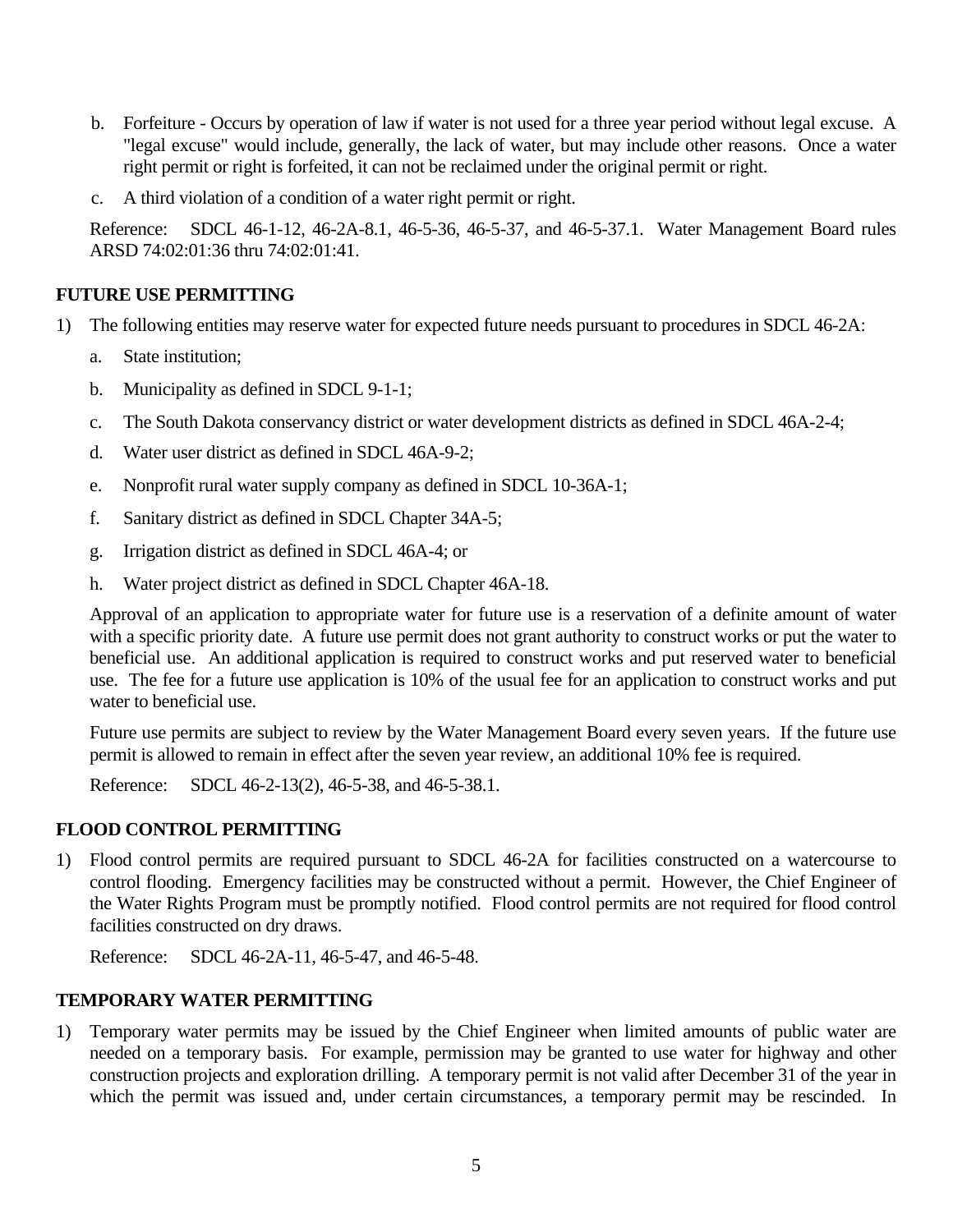addition, a temporary permit is temporary permission to use public water and does not grant any right of priority for the temporary use.

Temporary permits may be granted to use water from either public or privately owned sources of water. Approval of a temporary permit does not grant trespass rights to access the water. Water may be obtained from municipalities and other permitted water distribution systems without a temporary permit.

Reference: SDCL 46-5-40.1. Water Management Board Rules ARSD 74:02:01:32 thru 74:02:01:34.02.

# **WELLS**

- 1) Ground Water Management
	- a. An adversely impacted domestic well is a well in which the pump intake is at least 20 feet below the top of the aquifer or, if the aquifer is less than 20 feet thick, is as near to the bottom of the aquifer as is practical and the water level of the aquifer has declined to a level that the pump will no longer deliver sufficient water from the well owner's needs.

Reference: Water Management Board Rules ARSD 74:02:04:20(7)

b. South Dakota water laws do not allow the "mining" of ground water. "Mining" occurs when the average quantity of water pumped annually from a ground water aquifer exceeds the estimated average annual recharge to the aquifer. There are a few areas in South Dakota where additional water right permits are not being approved for this reason. A limited exception to "no mining" is made by SDCL 46-6-3.1 for water distribution systems. The Water Rights Program maintains more than 1,500 observation wells to monitor ground water levels.

Reference: SDCL 46-2-14 and 46-6-3.1.

- c. South Dakota water law does not protect artesian head pressure as a means of diversion. In other words, a well owner is not necessarily guaranteed that water from a flowing well or from a pump placement that relies on head pressure will always be available. A pump must be capable of being placed 20 feet into the aquifer or set as near to the bottom of the aquifer as practical if the aquifer is less than 20 feet thick.
- 2) Well Construction
	- a. All wells must be completed in accordance with South Dakota Well Construction Standards. A well driller must be licensed to drill water wells in South Dakota. The driller is required by law to file a copy of a well completion report with the Water Rights Program within 30 days of completion of each well.

Reference: 46-2A-13, 46-6-9, and 46-6-11. Water Management Board Rules ARSD Chapter 74:02:04

b. Any person who performs work for compensation in the repair of wells or as a well pump installer must obtain either a well driller's license or a well pump installer's license.

Reference: 46-2A-13 and 46-6-9.2.

c. An adequate well is defined as a well constructed to allow various withdrawal methods to be used, to allow the inlet to the pump to be placed not less than 20 feet into the saturated aquifer or formation material when the well is constructed, or to allow the pump to be placed as near to the bottom of the aquifer as is practical if the aquifer thickness is less than 20 feet.

Reference: Water Management Board Rules ARSD 74:02:04:20(6)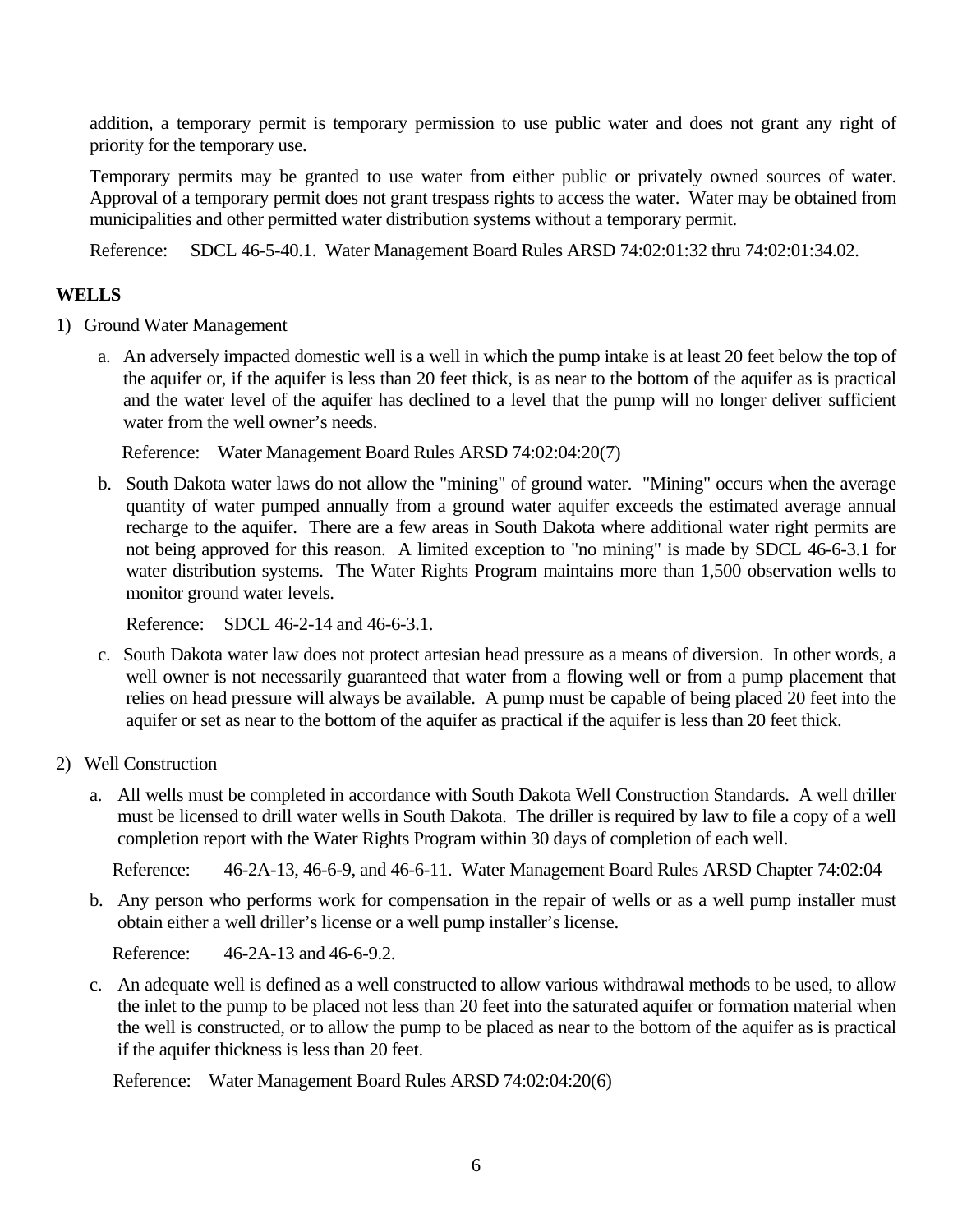- 3) Well Owner Responsibilities
	- a. The owner or equitable property holder is responsible for the well from the time the licensed well driller successfully completes the well in compliance with the Well Construction Standards ARSD Chapter 74:02:04. The owner shall keep the well capped or covered, in good repair, and in a sanitary condition.

Reference: Water Management Board Rules ARSD 74:02:04:74

b. All flowing wells must be controlled by the owner to produce only the amount of water needed and to prevent waste of water.

 Reference: SDCL 46-2-18, 46-6-10, 46-6-14, 46-6-20, 46-6-21, 46-6-29, and 46-6-30. Water Management Board Rules ARSD 74:02:04:74.

c. When the owner of an existing well constructs a replacement well and does not plan to use the old well, the old well is considered abandoned and must be plugged. Other abandoned wells must also be plugged. If an old well is not to be abandoned or will be used, the well must still be valved and controlled, if flowing, or sealed and capped so that no leaking occurs either underground or at the surface.

Reference:SDCL 46-6-18 and 46-6-27.

#### **DAMS OR DUGOUTS**

1) Dams or dugouts of any size on a navigable watercourse or storing greater than 25 acre feet of water located on a dry draw or on a nonnavigable watercourse require a water right permit.

Reference: SDCL 46-4-1 and Water Management Board Rules ARSD 74:02:01:03.

2) Dams or dugouts storing 25 acre feet or less of water located on a dry draw or on a nonnavigable watercourse can be constructed without a water right permit provided a location notice is filed. However, the dam may not be constructed if it changes the course of the water, interferes with water rights, or wrongfully floods land owned by others.

Reference: SDCL 46-4-1.1, 46-4-3 and 46-5-2.

3) The owner of a dam or dugout storing 25 acre feet or less on a dry draw must file a location notice with the county Register of Deeds and the Water Management Board to avail the owner of the rights provided in SDCL Chapter 46-4 including establishment of a priority date. The \$50.00 filing fee is set by SDCL 46-2-13(1).

Reference: SDCL 46-4-3 thru 46-4-6.

4) The Board may not enforce limitations on domestic use of water from dry draw dams except in response to a written complaint from a person claiming interference with water permits or rights on the same watercourse.

Reference: SDCL 46-2-22

5) Water Management Board Safety of Dams Rules Chapter 74:02:08 apply to dams that are 25 feet or more in height (top of dam) or that store 50 acre-feet or more of water (maximum storage to top of dam.)

Reference: Water Management Board Safety of Dams Rule ARSD 74:02:08:01(7).